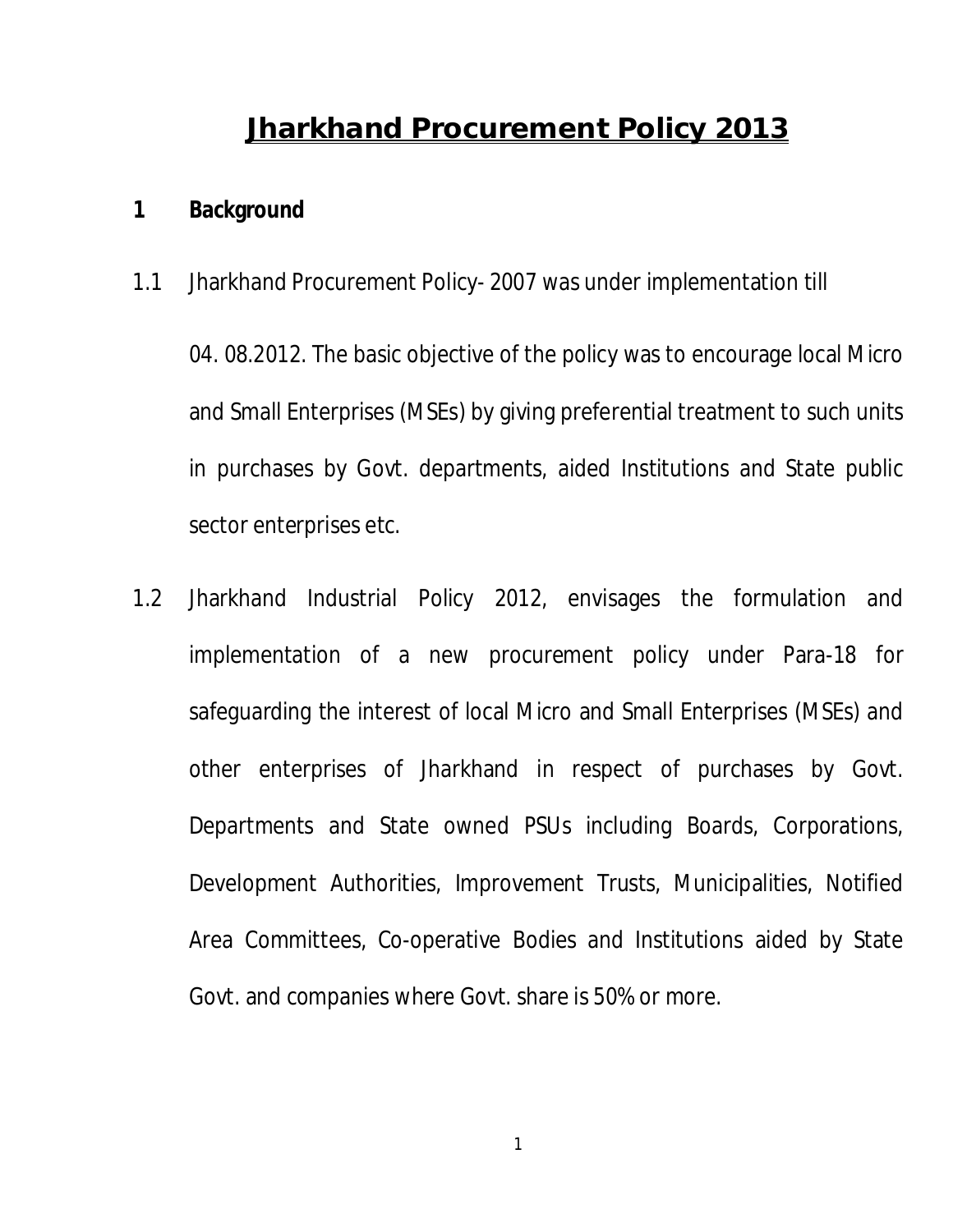- 1.3 The need for formulation of a new Procurement Policy is also being felt in view of the recently Implemented Public Procurement Policy for Micro and Small Enterprises (MSEs), 2012 by Ministry of Micro, Small and Medium Enterprises (MSME) where provision has been made for minimum procurement of 20% of annual value of goods or services by Central Govt. Ministries, Departments and Public Sector Undertakings from Micro and Small Enterprises.
- 1.4 The National Manufacturing Policy 2011 has given importance to the manufacturing sector for achieving the twin objective of enhancing the share of manufacturing in GDP to 25% within a decade and creating 100 million jobs.
- 1.5 It is pertinent to note that the contribution of SME is about 45% in the manufacturing output, 45% of total exports and offers employment opportunities both for self-employment and jobs across diverse geographies. Therefore, there is a need to support and encourage the sector.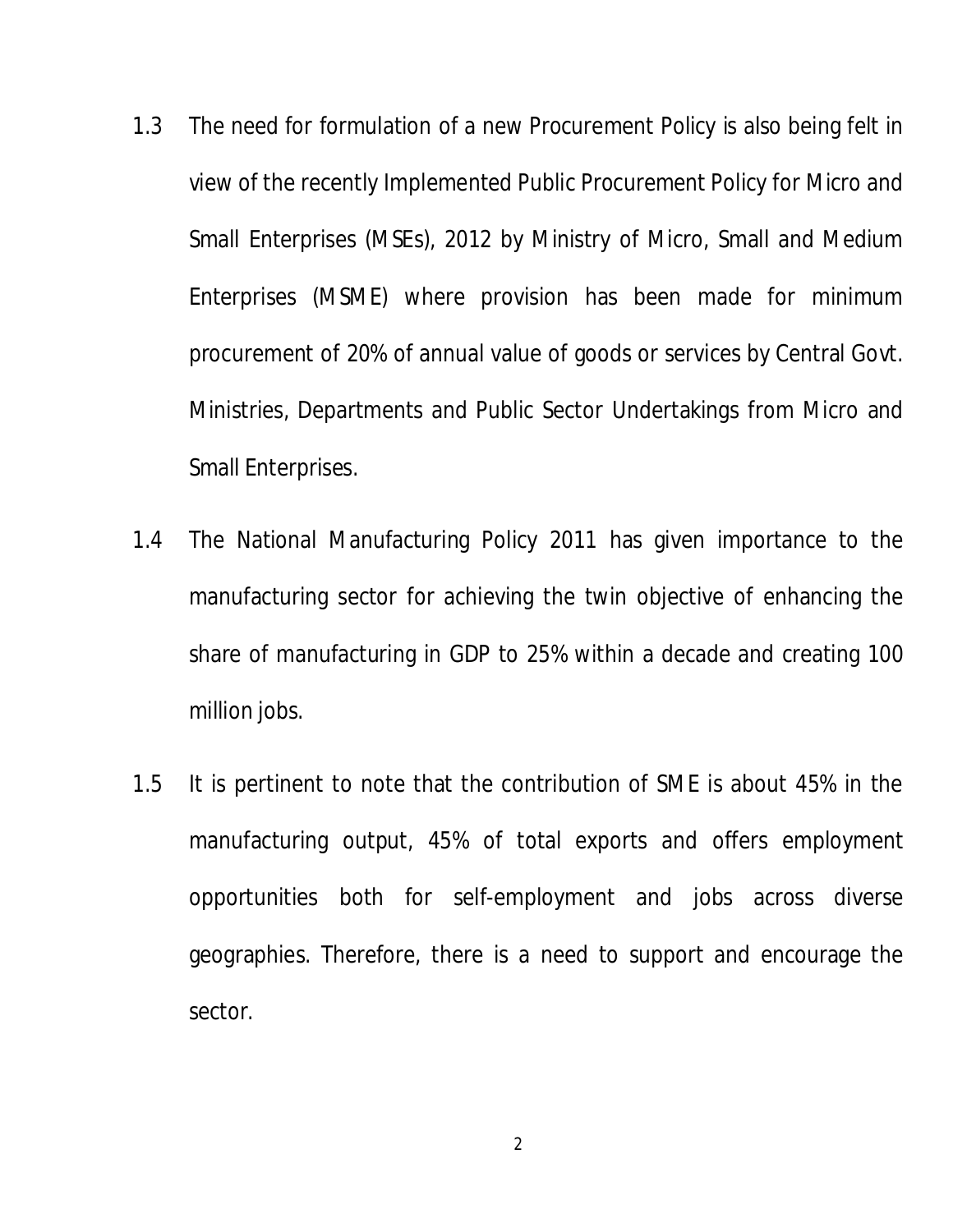1.6 Contribution of manufacturing sector is quite significant in state's economy and about 27-30% is being contributed by this sector in SGDP of Jharkhand. Several measures have been undertaken and accordingly provisions have been incorporated in Jharkhand Industrial Policy- 2012 (JIP-2012) . All these are broadly in consonance with the National Manufacturing Policy brought out by GoI and are specially meant for the promotion of manufacturing sector.

## **2.0 Objective**

- 2.1 Jharkhand Procurement Policy 2013 aims at promoting and developing Micro and Small Enterprises (MSEs) of the State on preferential basis, besides other manufacturing units/enterprises, by giving preference in purchases of its products and services in comparison with the units located outside the state, without compromising the quality, competitiveness and cost effectiveness.
- 2.2 This Jharkhand Procurement Policy 2013 is based on the core principles of encouraging competitiveness, amongst local MSEs and other industrial units through sound, fair and transparent practices.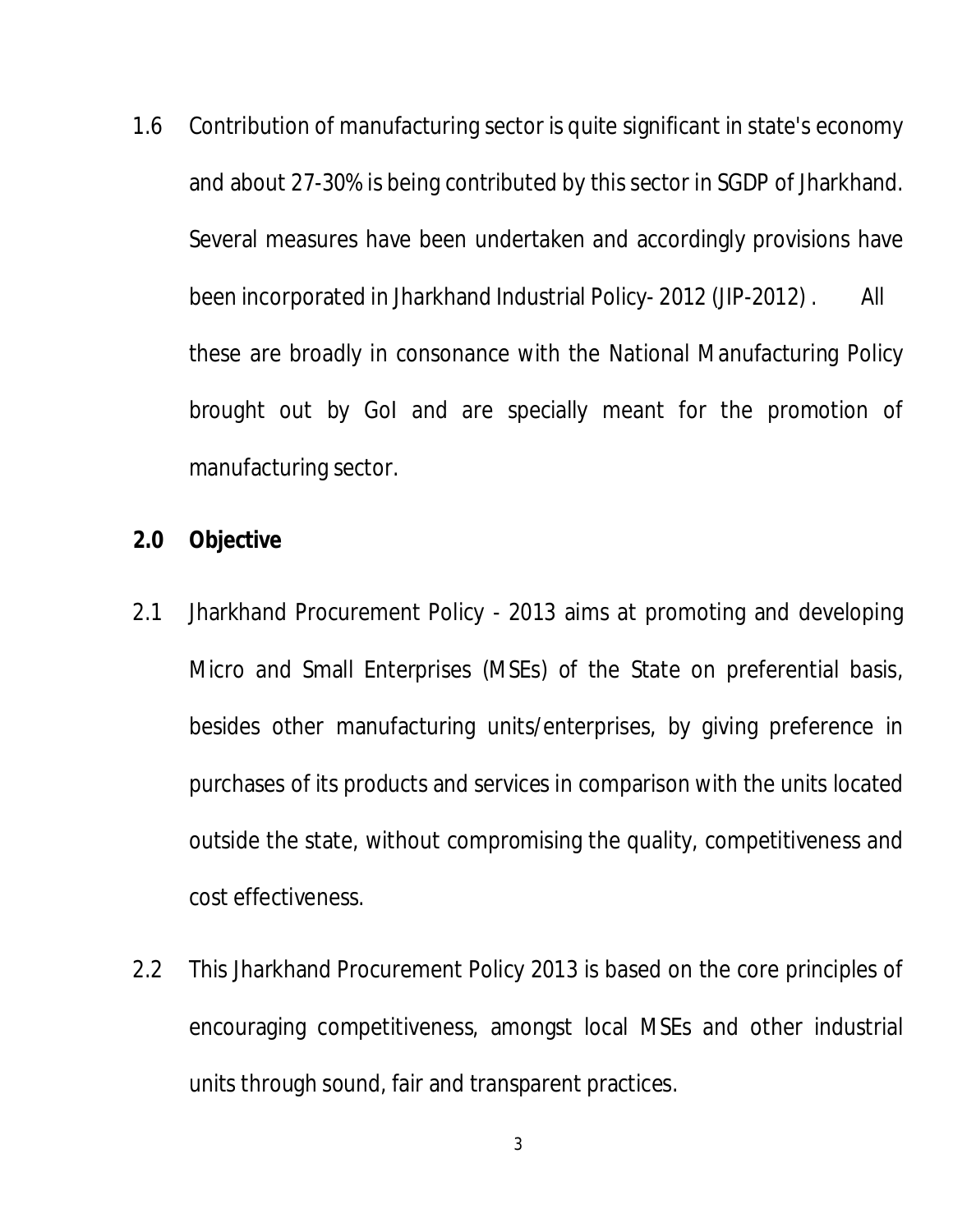- 2.3 The policy is basically aimed at facilitating the purchases from Micro and Small Enterprises (MSEs) of the State by Government Departments and institutions including aided agencies.
- 2.4 In order to achieve the above objective, all the administrative Departments/ Agencies under the control of State Government, Heads of Department and offices subordinate to them, Boards, Corporations, Development Authorities, Improvement Trusts, Municipalities, Notified Area Committees, Co-operative Bodies and Institutions aided by the State Govt. and companies where Government share is 50% or more, will ensure procurement of minimum of 20% of total annual purchases of products produced and minimum of 15% of services required to be rendered.
- 2.5 Efforts shall be made to procure maximum goods and services from the enterprises of the State without compromising quality, competitiveness and cost effectiveness.

## **3.0 Applicability**

Jharkhand procurement policy 2013 shall be applicable to such Micro and Small Units (MSEs-as defined under MSME Act 2006 of Govt of India and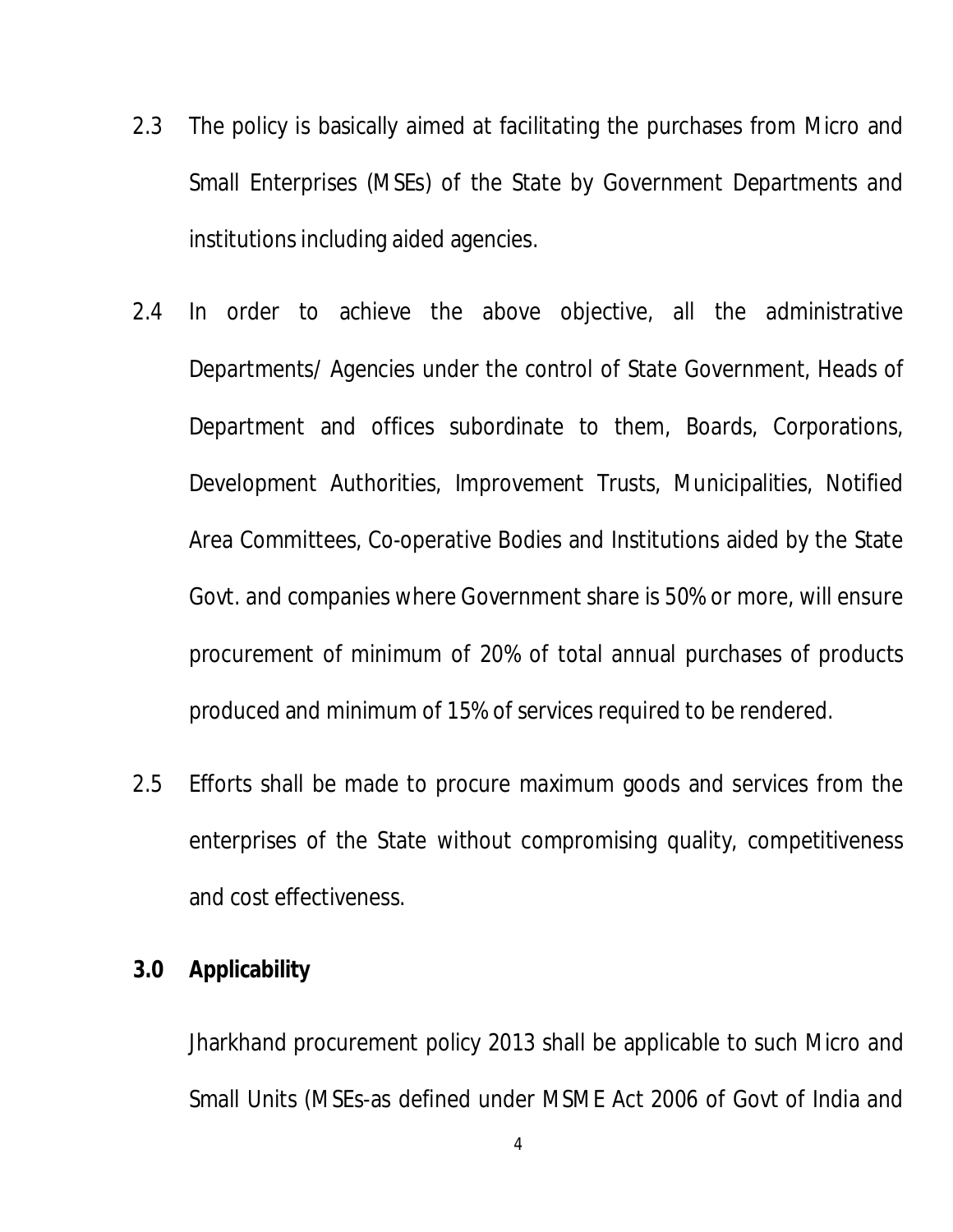JIP-2012) of the State and other units/enterprises of the state which fulfill the following criteria:

- (i) The manufacturing or Service unit is located within the State of Jharkhand.
- (ii) The Head Office or Corporate Office of such registered unit/company/enterprise is within the territorial jurisdiction of Jharkhand.
- (iii) (a)MSE is registered with the Directorate of Industries /District Industries Centre, Khadi and Village Industries Board, Directorate of Handloom, Sericulture and Handicraft of Jharkhand Govt or any other body specified by Directorate of Industries, Jharkhand Govt from time to time.
	- (b) Other industrial units/enterprises which have submitted IEM and been issued Date of Production (DOP) certificate by Director, Industries, GoJ.
- (iv) The MSE /other enterprise and unit must be registered under Jharkhand VAT Act 2005 or CST Act.
- (v) The MSE /other enterprise and unit must have encouraged local people in employment.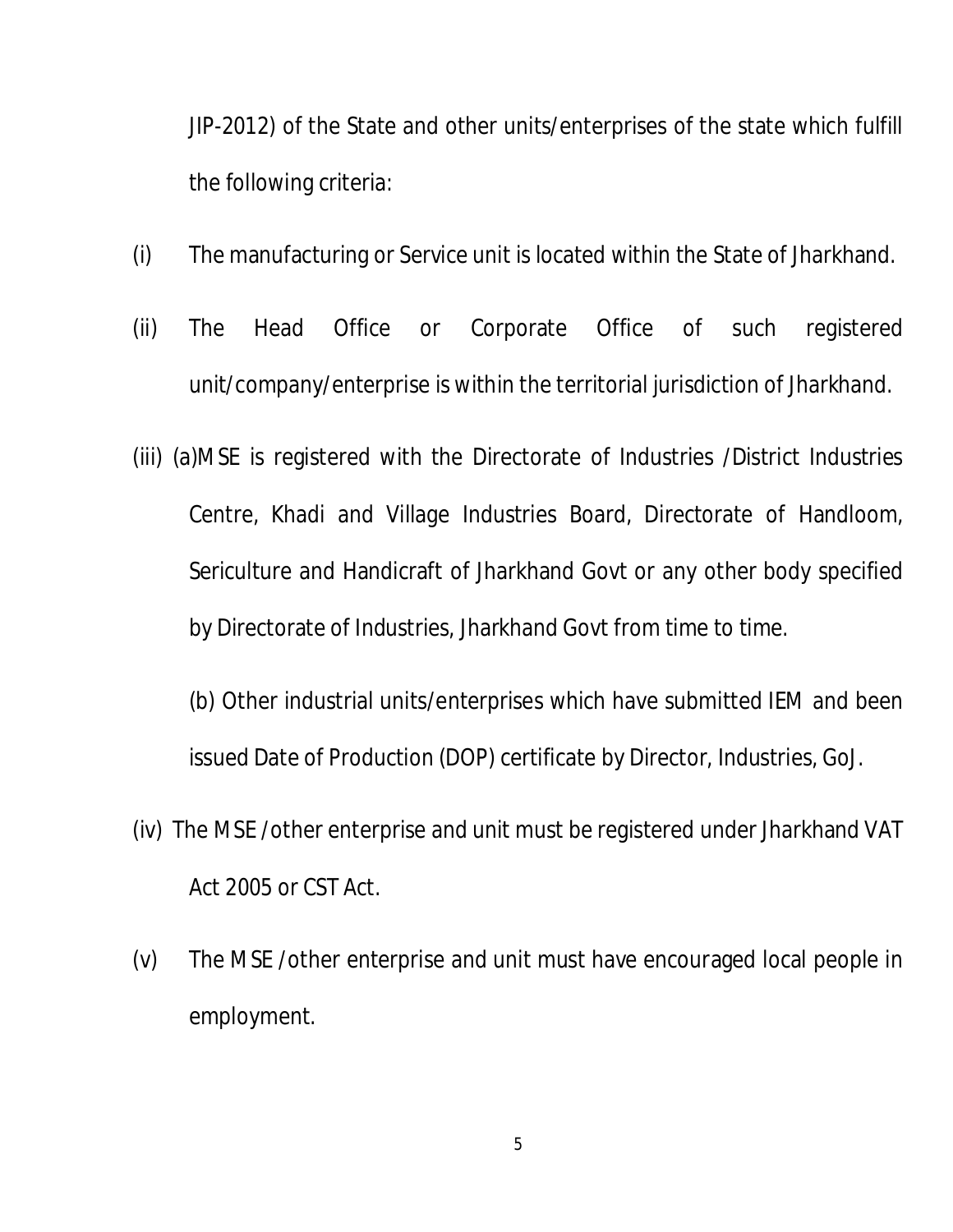- (vi) The MSE /other enterprise and unit must have complied with all statutory and legal formalities of concerned regulators/Act.
- (vii) The MSE unit availing preferential treatment will give an undertaking with respect to (i) to (vi) above including a categorical statement that the product/services being supplied to Govt. Deptt. or its agencies has been manufactured/created by the unit located in Jharkhand only, giving details of batch no./date or any other identifiable tag (GSI etc.) as per prevalent established practice.

## **4.0 Mandatory procurement from Micro and Small Enterprises.**

(a) Every Department of the State Government or its Agencies or aided Institutions shall set an annual goal of procurement from Micro and Small Enterprises from the financial year 2013-14 and onwards, with the objective of achieving overall procurement of minimum 20 per cent of total annual purchases of products produced and 15 percent of services required to be rendered by Micro and Small Enterprises in a period of three years.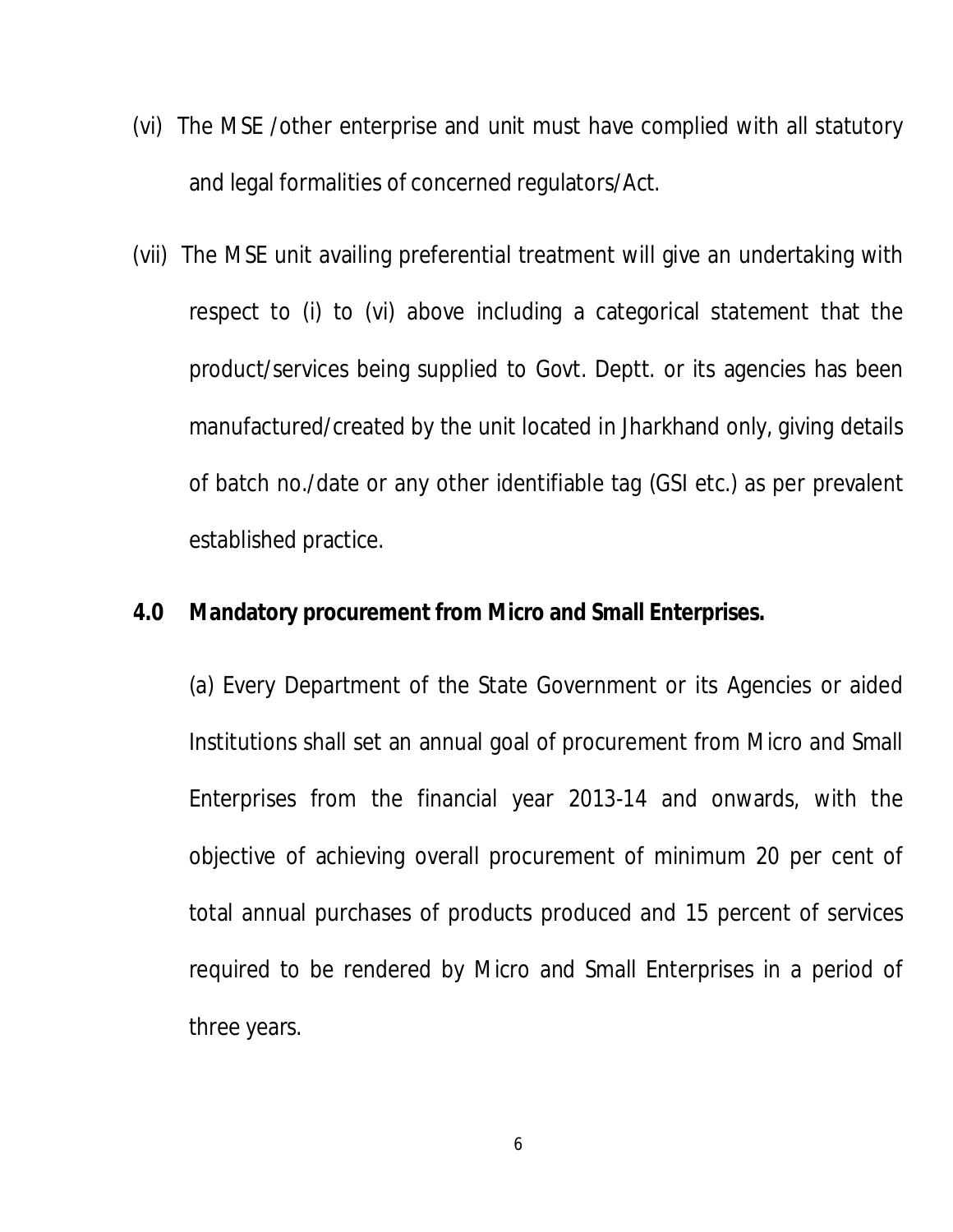(b) After a period of three years i.e. from 1st April 2016, overall procurement goal of minimum of 20 per cent of product and 15 per cent of services shall be made mandatory.

(c) The Government Department, public sector undertakings and aided Institutions which fail to meet the annual goal shall substantiate with reasons to the Review Committee headed by Development Commissioner, GoJ.

# **5.0 Special provisions for Micro and Small Enterprises owned by Scheduled Castes or Scheduled Tribes**

**(a)** Out of 20 per cent target of annual procurement from Micro and Small Enterprises, a sub-target of 20 per cent (i.e.,4 per cent out of 20 per cent) shall be earmarked for procurement from Micro and Small Enterprises owned by the Scheduled Caste or the Scheduled Tribe entrepreneurs. Similarly, out of 15 per cent annaul target of services to be procured from MSEs, a sub-target of 20 per cent (i,e, 3 per cent out of 15 per cent )shall be earmarked for procurement from Micro and Small Enterprises owned by the Scheduled Caste or the Scheduled Tribe entrepreneurs.Provided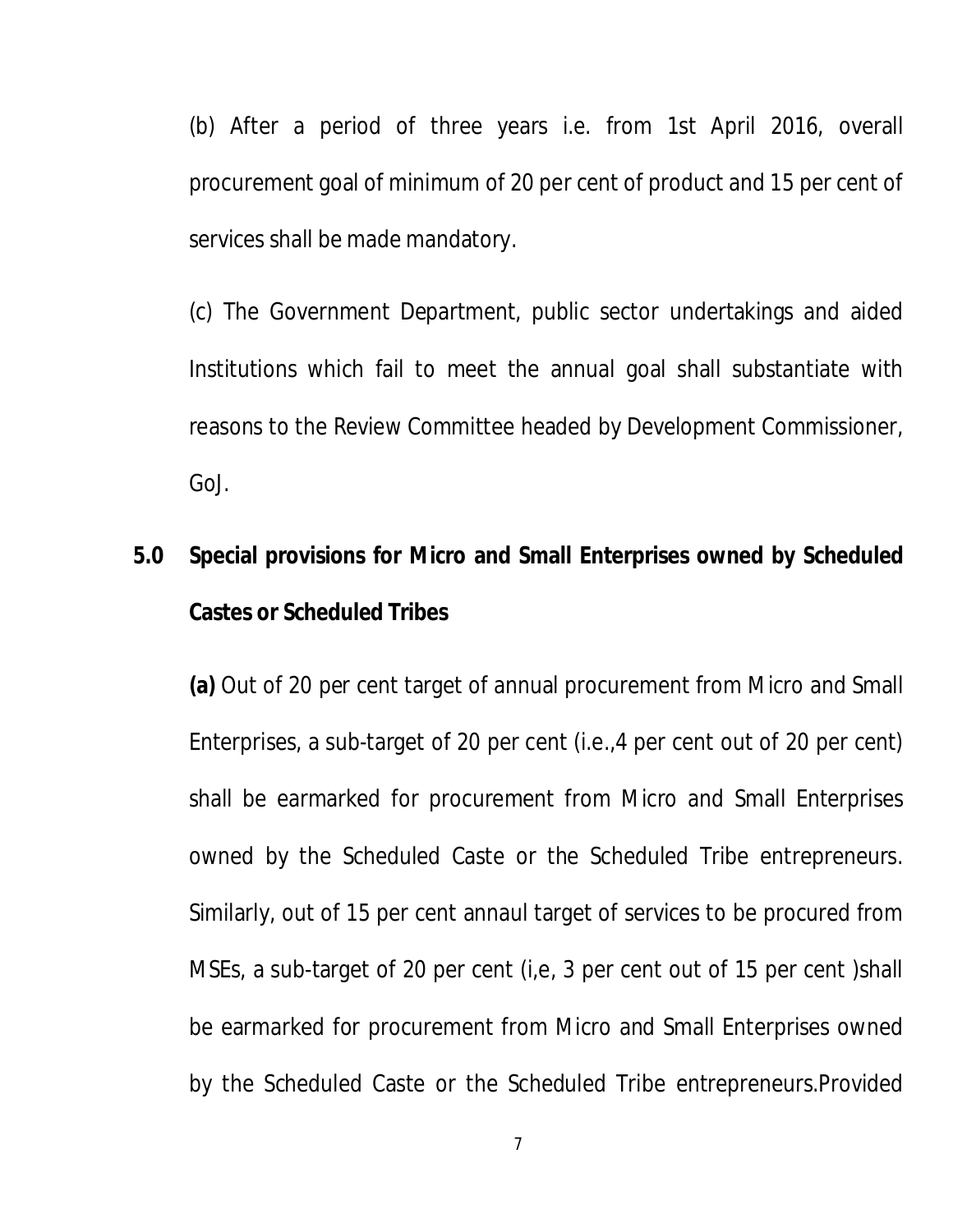that, in event of failure of such Micro and Small Enterprises to participate in tender process or meet tender requirements and L1 price, 4 per cent /3 per cent sub-target for procurement earmarked for Micro and Small Enterprises owned by Scheduled Caste or Scheduled Tribe entrepreneurs shall be met from other Micro and Small Enterprises.

(b) Incase the department has failed to get tender offer under such category, the reason in detail must be mentioned in the purchase order in detail.

## **6. Reporting of targets in Annual Report**

- (a) Every Department of the State Government, aided institutions and public sector undertakings shall report goals set with respect to procurement to be met from Micro and Small Enterprises and achievement made thereto in their respective Annual Reports and will also be displayed on their website.
- (b) A detailed report will be compiled on the basis of information received from different government departments/agencies by industries department and the same will be displayed on the departmental website.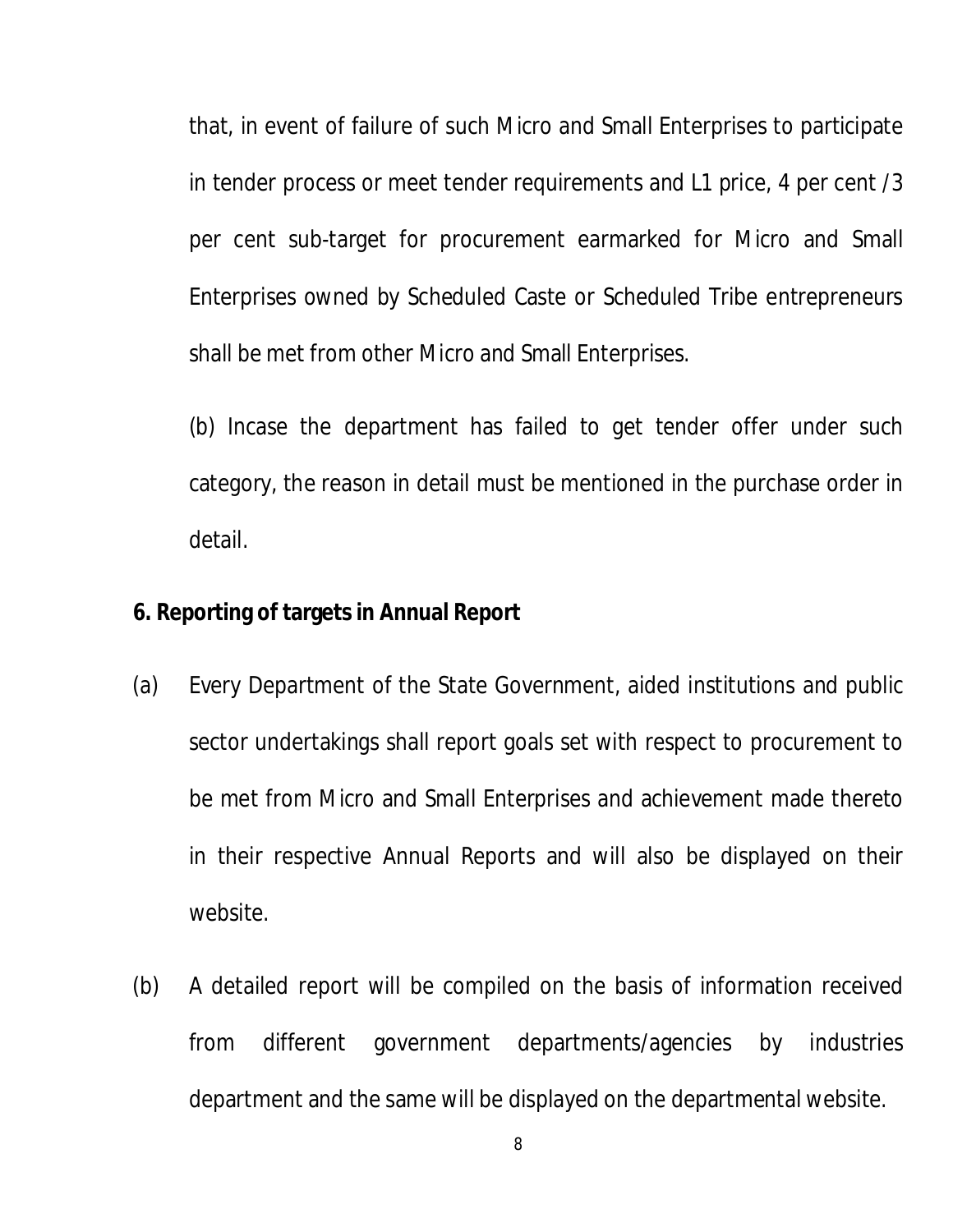(c) The details of goals set and achievement made will be placed before the Review Committee by the Director, Industries or authorised officer/agency of the department.

## **7. Price quotation in tenders**

- (a) In tender, participating Micro and Small Enterprises quoting price within price band of L1+15 per cent shall also be allowed to supply a portion of requirement by bringing down their price to L1 price in a situation where L1 price is from someone other than a Micro and Small Enterprise and such Micro and Small Enterprise shall be allowed to supply up to 20 per cent of total tendered value depending on the capacity of the enterprise.
- (b) In case of more than one such Micro and Small Enterprise, the supply shall be shared proportionately (to tendered quantity) depending on the capacity of the enterprises.
- (c) Enterprises, other than MSEs of the state, will also be entitled for the price preference of L1+5 within the price band. All other remaining conditions including quantum of supply order will be applicable as mentioned in a & b above and 3 (i), (ii), (iv), (v), (vi) & (vii).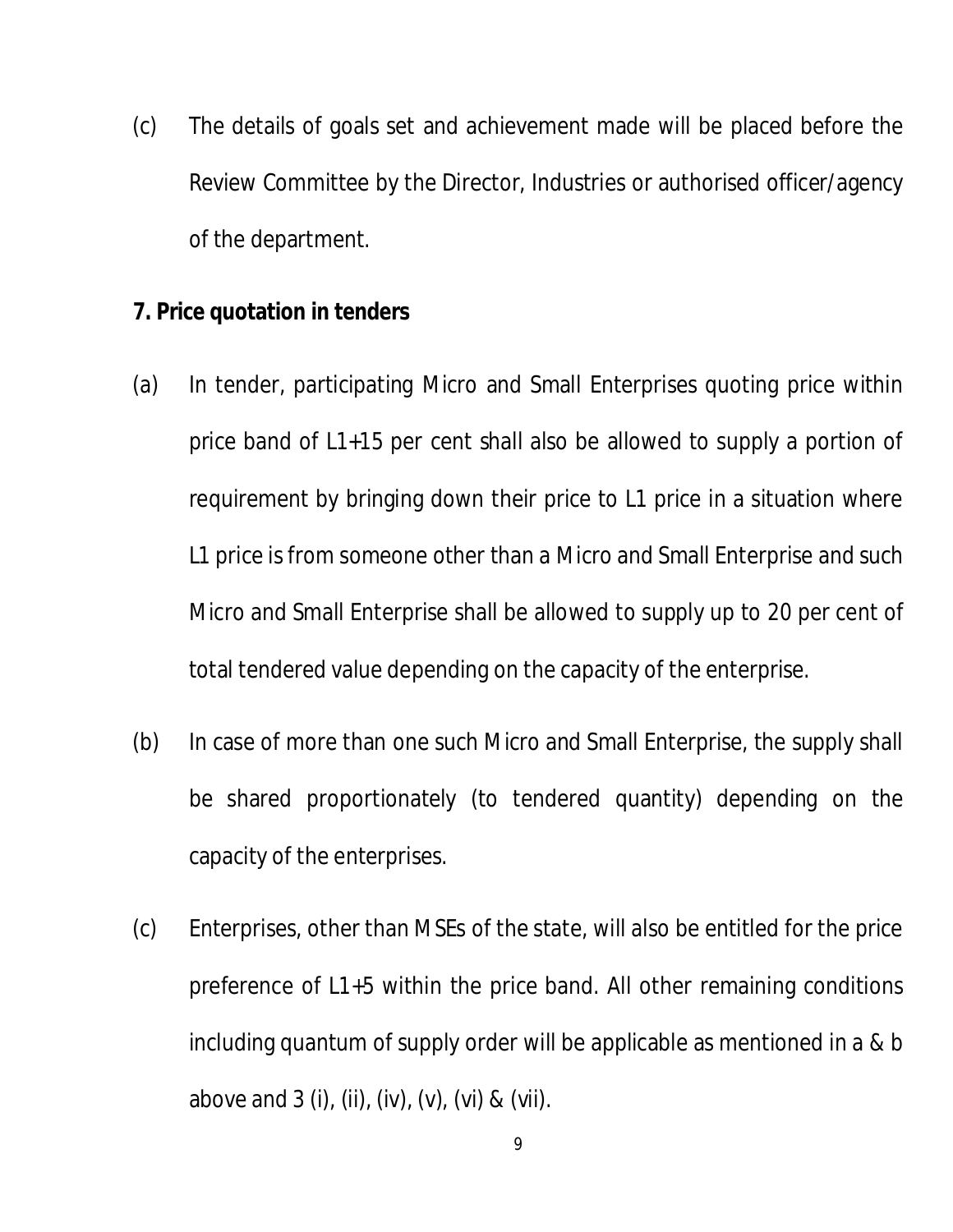#### **8.0 Purchase from Exclusive List**

- 8.1 List of goods and services reserved for exclusive purchase from MSEs, located within the state of Jharkhand, and covered under para-3 will be prepared from time to time keeping in view the production/service capacity of the local MSEs and requirements of State Govt. Departments and Agencies under its control. This list shall consist of items for which sufficient production/service capacity exists within the state of Jharkhand so as to meet the entire demand of the Govt. Sector. A list of items reserved for exclusive purchase is shown in Annexure 1. Such list shall be revised and notified by the Director, Industries from time to time.
- 8.2 The state Govt. Departments and its Agencies or aided Institutions under their control will have to procure their requirement of these items/services exclusively from local MSEs with ISO/BIS and equivalent certification for the items by inviting limited competitive quotations from such local MSEs only. Efforts will be made to distribute the purchase order equitably among the participating enterprises prepared to accept lowest negotiated rate keeping in view their production capacity.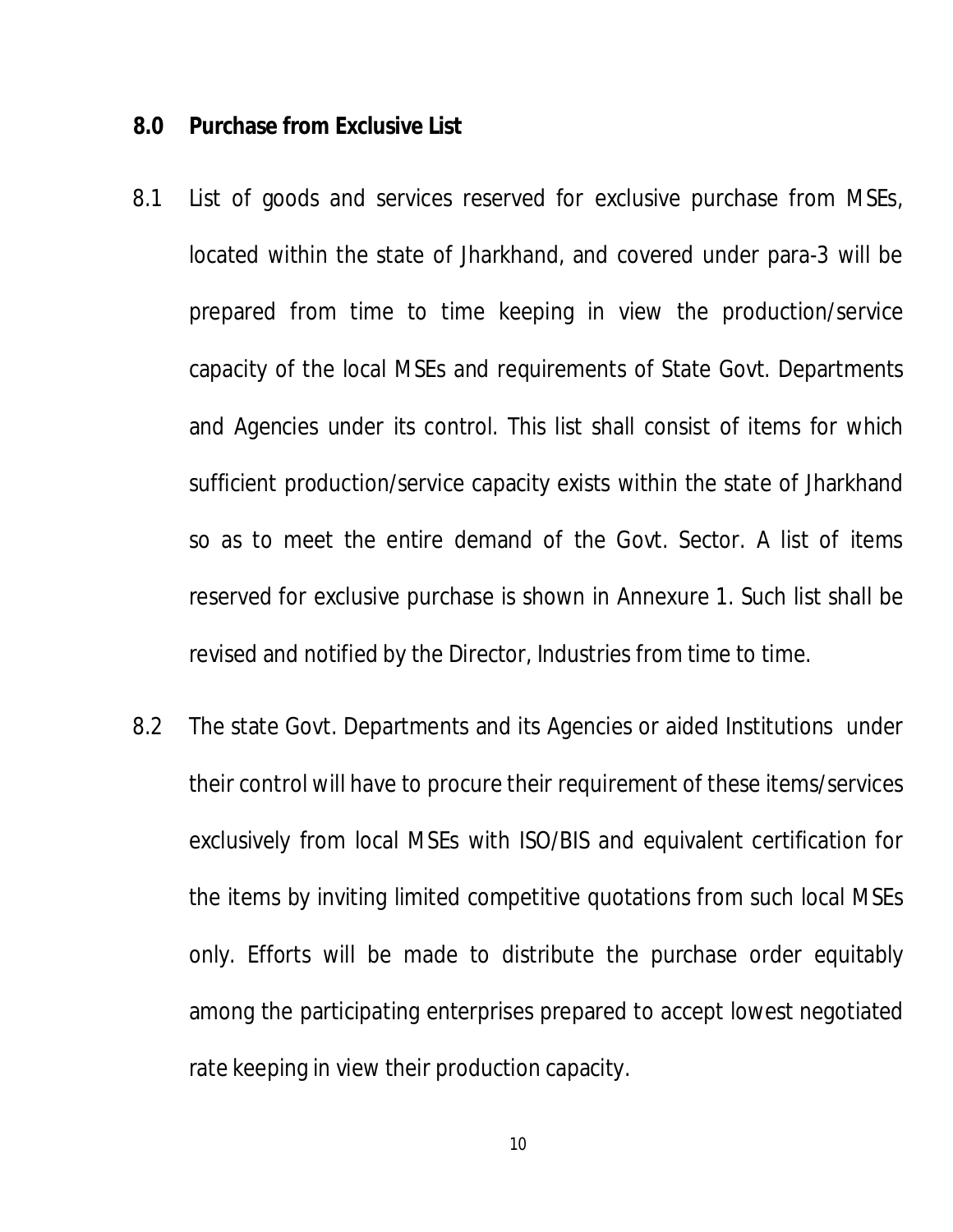- 8.3 Local Micro and Small Manufacturing units, Khadi and Village Industrial units including Handloom and Handicraft units shall be allowed to supply products/ services within price band of L1+15%, by bringing down their price to L1 price in a situation where L1 price is by Enterprise other than a Micro and Small Enterprise.
- 8.4 Local Micro and Small manufacturing units having BIS or equivalent certification shall get an additional price preference of 2%. Units having certification/accreditation under any of the following internationally recognized/ accepted standards such as ISO-9000/ISO-14000/ISO-18000 etc. will get an additional 3% price preference, in addition to the above covered under 8.3 (i.e it may be  $L_1+17$  or  $L_1+18$  or  $L_1+20$  max.).
- 8.5 If less than three tenders are received for procurement of an item under Exclusive List, the item will be procured through open tendering process. Similarly, if the Deptt. procuring items from Exclusive List finds that the assessed production capacity of local MSEs is less than the quantity required to be purchased, then also the procurement shall be done through open tendering process.

11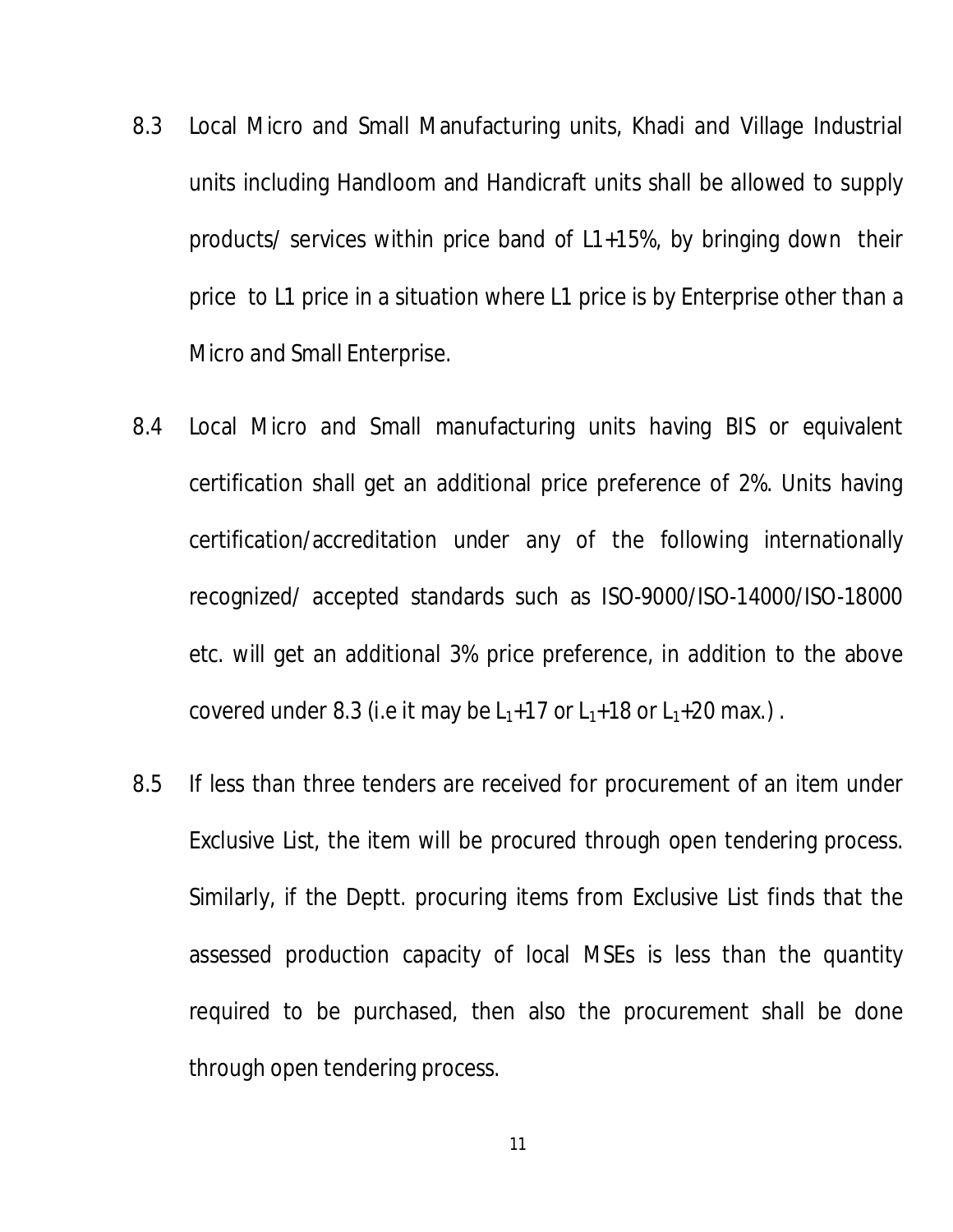## **9.0 Rate Contract**

- 9.1 List of goods and services provided by the state PSUs to be reserved for procurement via Rate Contract system.
- 9.2 The list of items and rate under rate contract system shall be prepared by a committee under the Chairmanship of Development Commissioner. Other members of the committee will include Principal Secretary/Secretary Finance, Planning, Industry, Vigilance, Labour including representative of the user departments. This will be done on annual basis. Other members of the above mentioned committee will include Director MSME-GoI/Director Industries/Director, Handloom, Sericulture and Handicraft/ Chief Executive Officer, KVIB/Director, KVIC/Representative of DGS&D in the State.
- 9.3 Goods or services, for which subsisting rate contract exists, shall be mandatorily procured following the rate contract system and shall not be procured by any other means.

12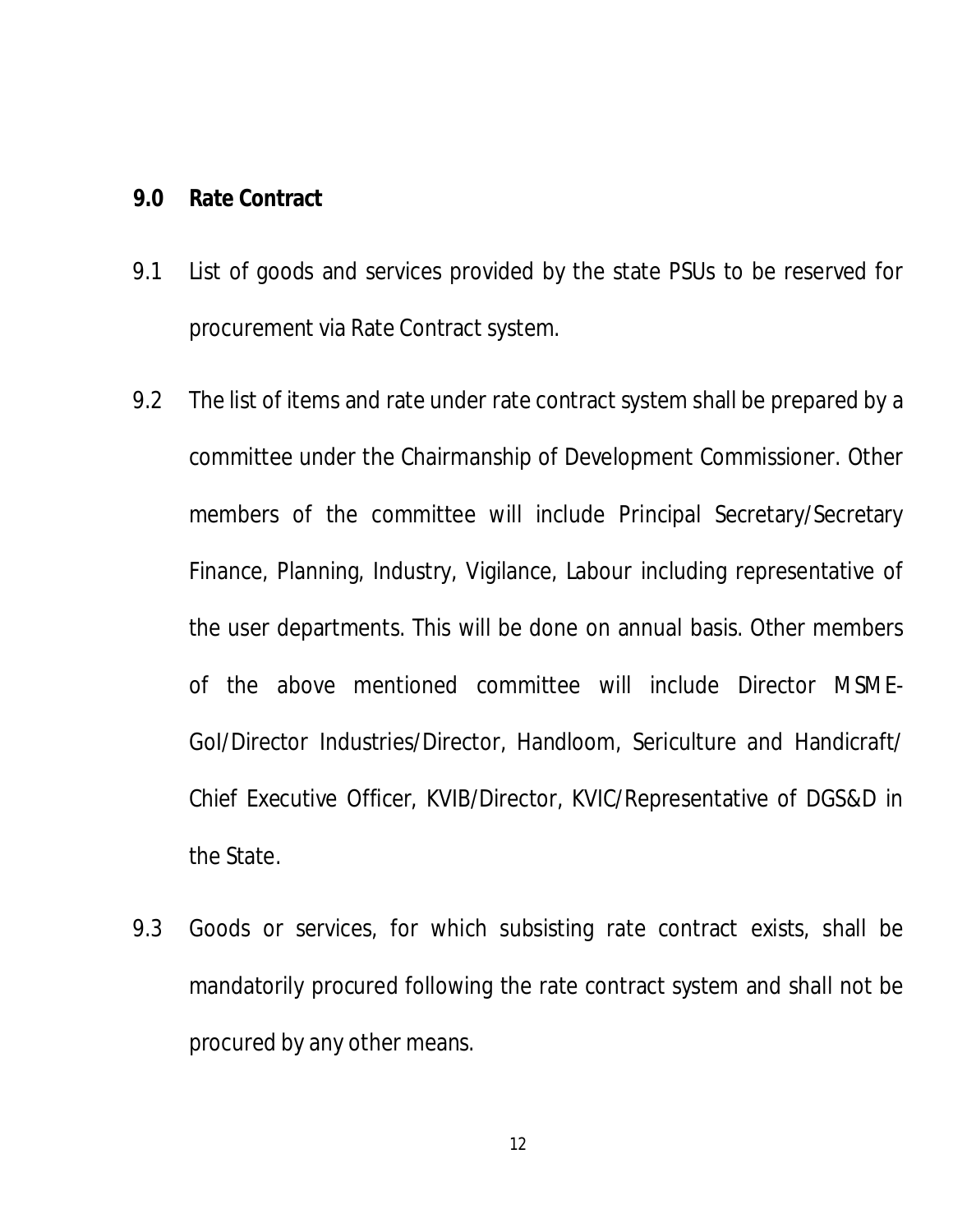## **10.0 Procurement through Open Tendering**

- 10.1 Goods and services other than those in the " Exclusive Purchase List" or on "Rate Contract List" may be purchased by the state Government Departments and Agencies under the control of State Government through open tender. Local Micro and Small manufacturing units, Khadi and Village Industrial units including Handloom and Handicraft units competing in the open tender shall be entitled to price preference as mentioned in Section 8.3 and 8.4 of Jharkhand Procurement Policy - 2013
- 10.2 The notice inviting tenders shall stipulate the condition that the participants to the tender must fulfill applicability/eligibility criteria stipulated in **section 3.0 and JIP-2012, para-18.1(i), [ii (a,b,c,)].**
- 10.3 While preparing comparative price statement for evaluation of tender paper the VAT payable in Jharkhand state made only on the basic price. However, any tax payable outside Jharkhand shall be added to the basic price for such price comparison.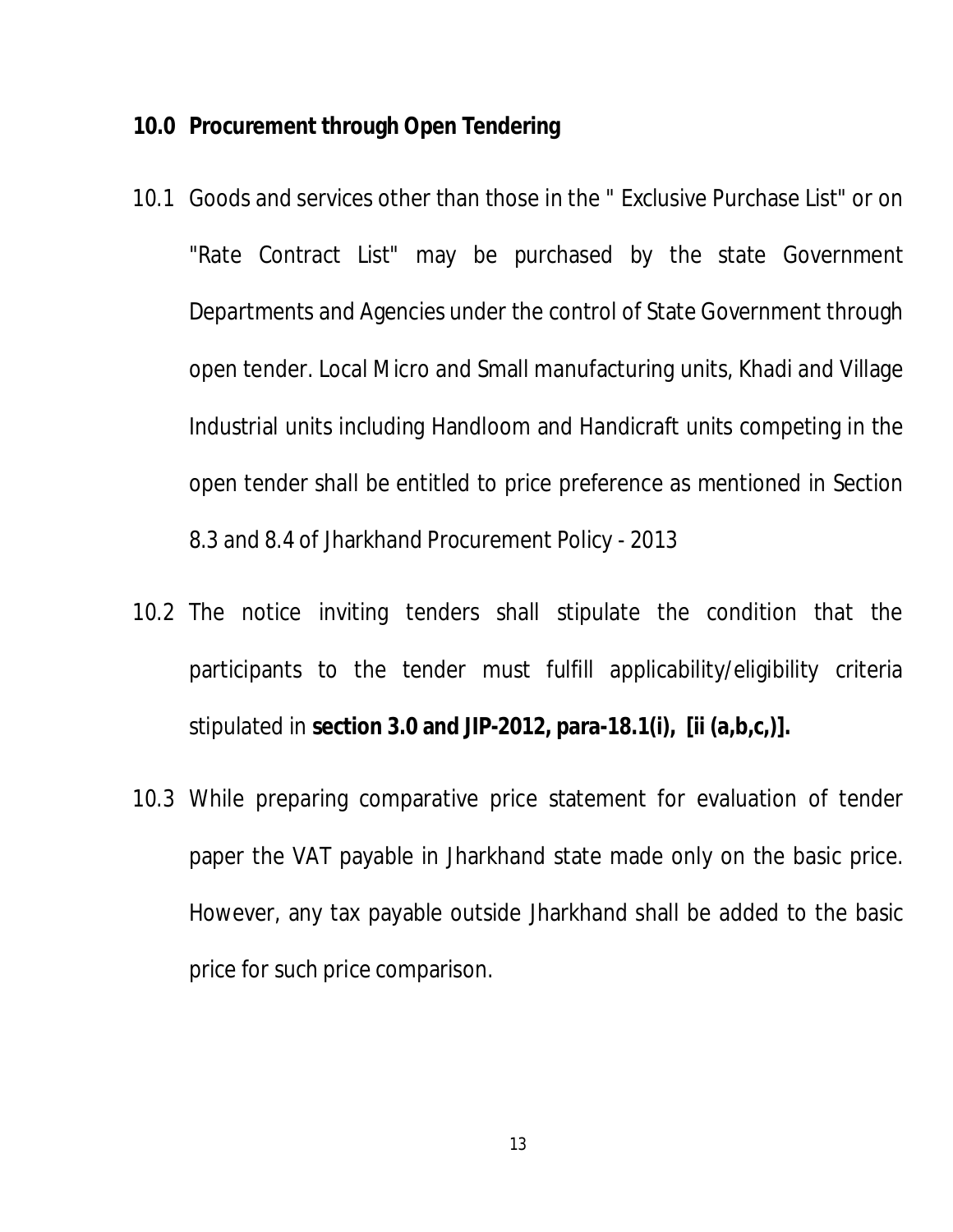- 10.4 Efforts will be made to make full payment for the items bought from MSEs within 30 days of complete supply. Director, Industries shall closely monitor the status of timely payment of dues of MSEs.
- 10.5 The Micro and Small Enterprises Facilitation Council (MSEFC) constituted under the provision of MSMED Act, 2006 shall regularly take up cases related to delayed payment to MSEs.
- 10.6 Director, Industries will be the nodal agency for the issue of guidelines for implementation of the above. Director, Industries or an officer nominated by him/her will be a member of the committee constituted at levels above the District level in the State. General Manager/ Project Manager, DIC or his representative will be a member of procurement committee constituted at District level or below.
- 10.7 With a view to encourage large and mega Industries including those in the private sector in the state and to meet their store purchase requirements from the local MSEs, institutional mechanism on the pattern of Plant Level Advisory Committee existing in respect of Central Public Sector Undertaking shall be devised and implemented.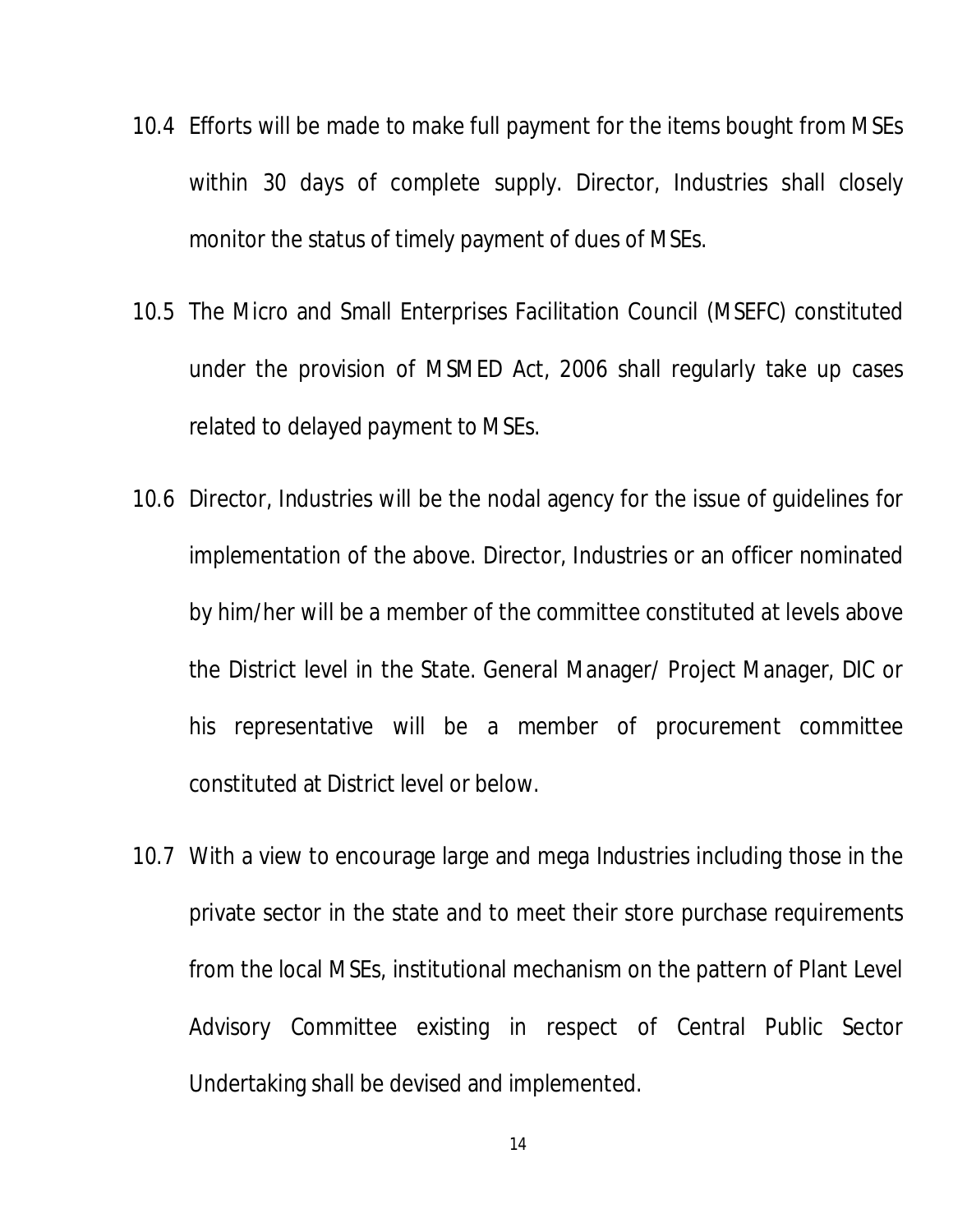## **11.0 Reduction in Transaction Cost**

- (i) Following provisions in the Policy are being made for Micro and Small Enterprises to reduces the Transaction Cost of bidding:
	- a) Tender forms for bidding shall be made available free of cost.
	- b) Earnest Money Deposit (EMD) and Security Deposit (SD) shall be exempted.
	- c) Bill discounting facility shall be made available on Govt. orders.
- (ii) Non-MSE units of Jharkhand, as envisaged in para-3(i), (ii), [(iii)b], (iv)-(vii), will get 50% concession in EMD/SD only.

## **12 Miscellaneous**

12.1 In order to ensure that the policy on marketing support is meticulously followed, Director, Industries or his/ her representative shall be allowed access to tender papers, purchase documents, books of accounts etc to ascertain whether there has been any contravention in the implementation of the policy.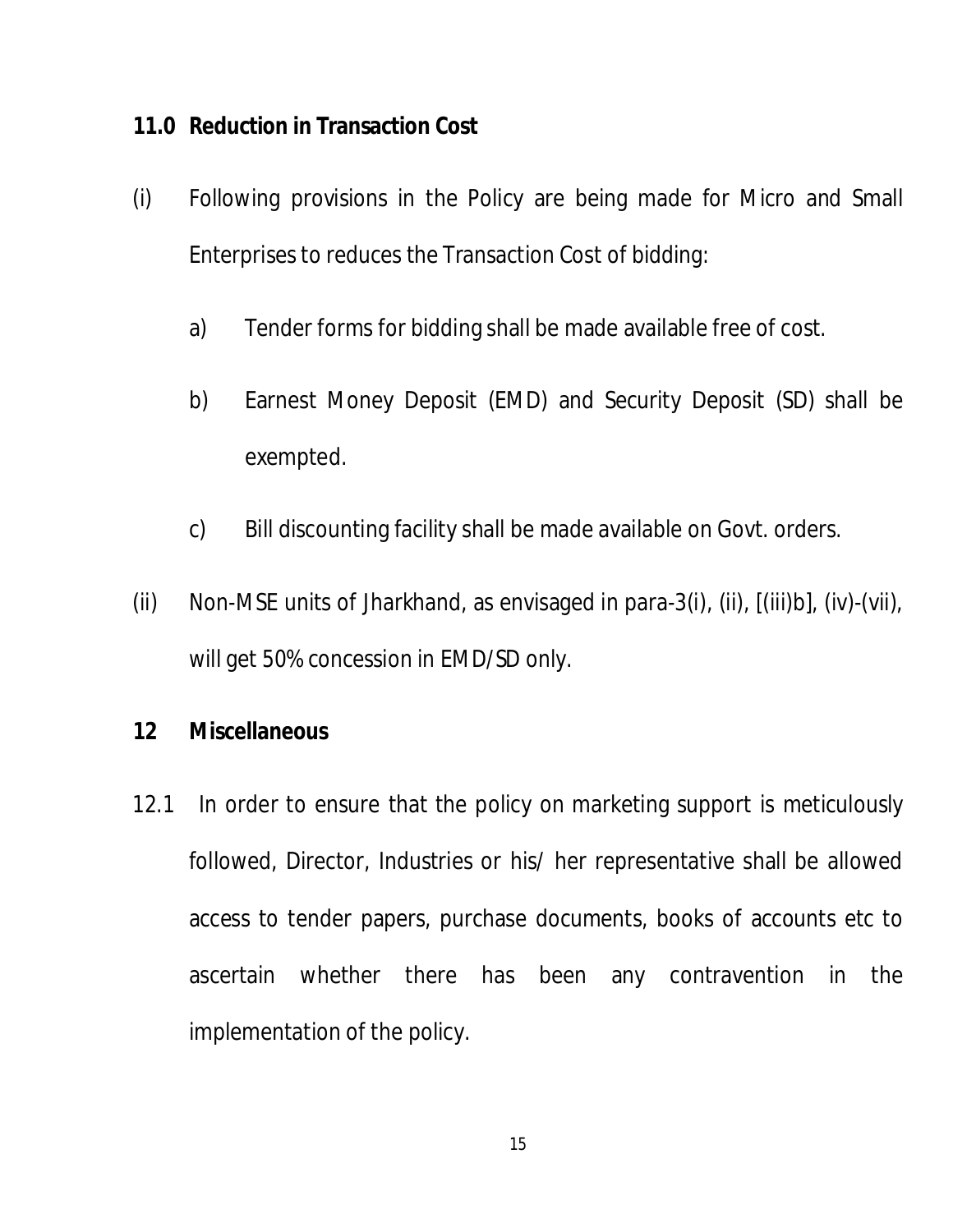- 12.2 Head of the State Govt. Department / Agencies doing the procurement will have the power to draw samples and test the quality of products supplied by local Industries from time to time and shall have powers to black list and de-register Industries supplying products not conforming to prescribed quality and specification. He shall have the power to blacklist local industries for trading in the store items instead of manufacturing.
- 12.3 Directorate of Industries shall be the Nodal Agency in the matter of administering marketing support related policies to local Micro, Small and Medium units.
- 12.4 Efforts will be made by Director, Industries to organise Annual Buyer and Seller Meet and Vendor Development Programmes amongst the large and mega Industries and the MSMEs in association with Directorate of MSME, GOI, NSIC and various representative bodies of Industries.
- 12.5 A permanent exhibition-cum-convention centre for exclusive display of MSME products is proposed to be set up.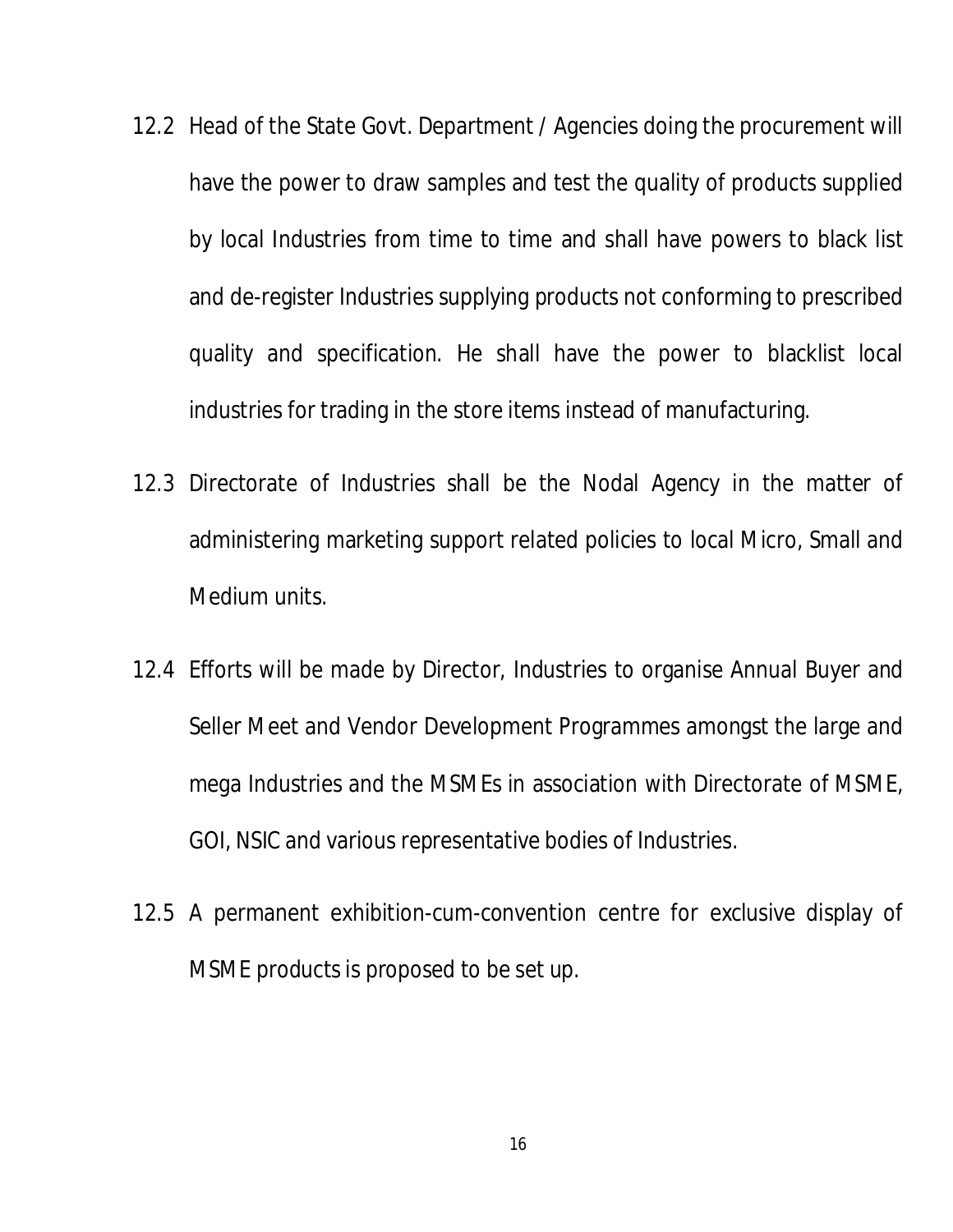- 12.6 Participation of representatives of MSMEs in national and overseas business fairs, global trade fairs and exhibitions, International delegations etc. will be ensured for promoting the marketing of their products.
- 12.7 A 'Grievance Cell' is proposed to be set up in the Directorate of Industries for redressing grievances of Micro and Small Enterprises (MSEs) of the state in procurement by Govt. Departments and agencies under its control. This cell shall take up issues related to Govt. procurement raised by Micro and Small Enterprises with Departments or Agencies concerned, including imposition of unreasonable conditions in tenders floated by Govt. Departments /Agencies that put Micro and Small Enterprises at a disadvantage.
- 12.8 Implementation of the provisions of Jharkhand Procurement Policy 2013 will be reviewed from time to time in association with Industries associations / representative bodies and necessary modifications, if required, will be recommended to the Govt.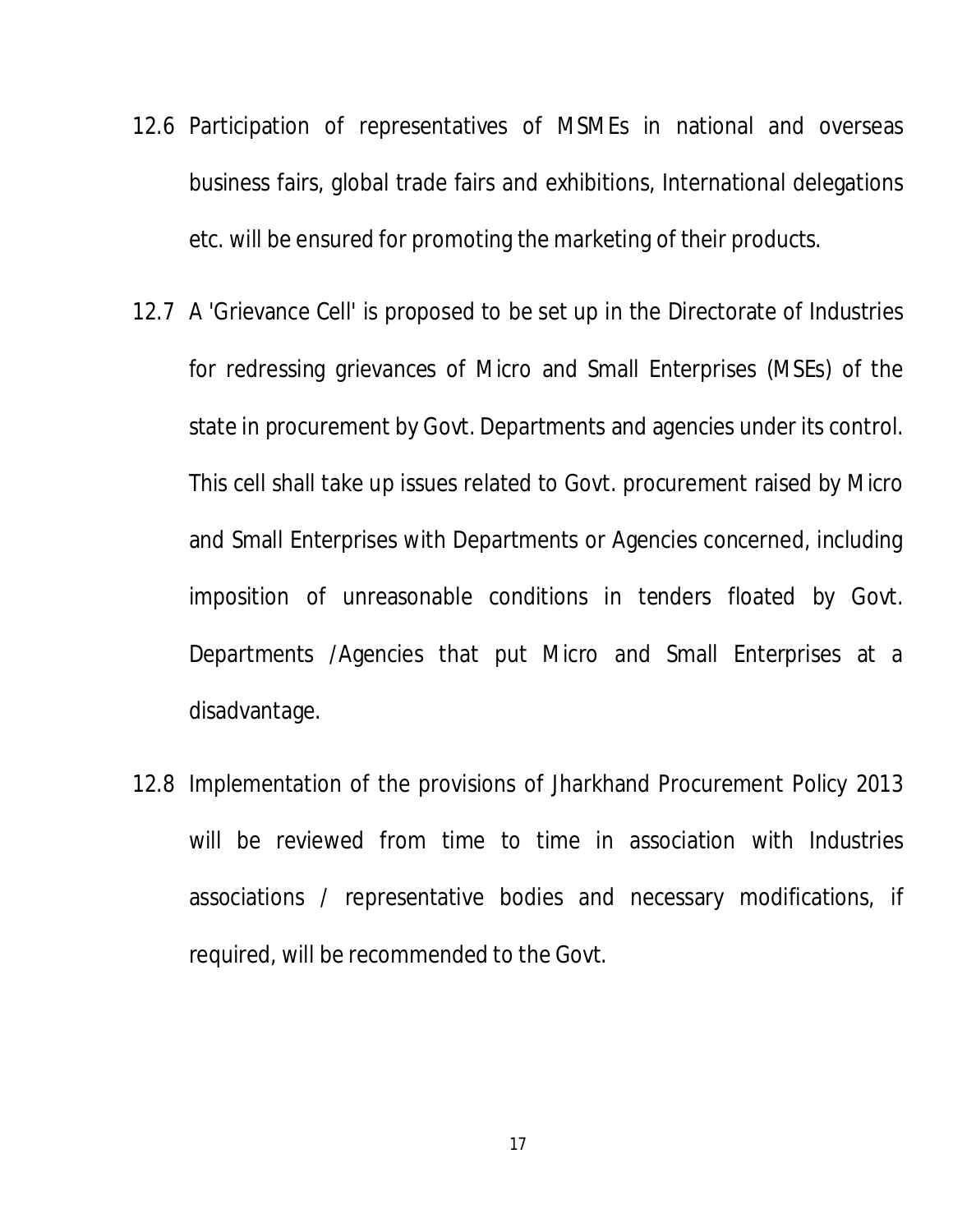### **Annexure-I**

## **Items under Exclusive List, reserved for Purchase from State Micro and Small Enterprises (MSES).**

- 1. Agriculture Implements
- 2. Steel Furniture, Rack, Trunk, Almirah, Manual Trolly and Patient transfer Trolly.
- 3. Transformer (upto 200KVA).
- 4. Deep well hand pump (as per BIS).
- 5. Office Stationery, Exercise books and Computer Stationary.
- 6. Fly Ash bricks and other fly ash blocks.
- 7. PSC pole, RCC hume pipe.
- 8. PVC pipe (as per BIS standard).
- 9. AAC/AAAC/ACSR Conductors.
- 10. Aluminium wire
- 11. Solar Lantern /Street Lighting/Solar water heater Geyser /Solar irrigation Pump.
- 12. Flour grinding.
- 13. Surgical cotton/Gauge and bandages
- 14. Paint and Varnish (BIS Certified).
- 15. Safety boot and Lather boot/Canvas shoes
- 16. Irrigation shutter, panel and gate